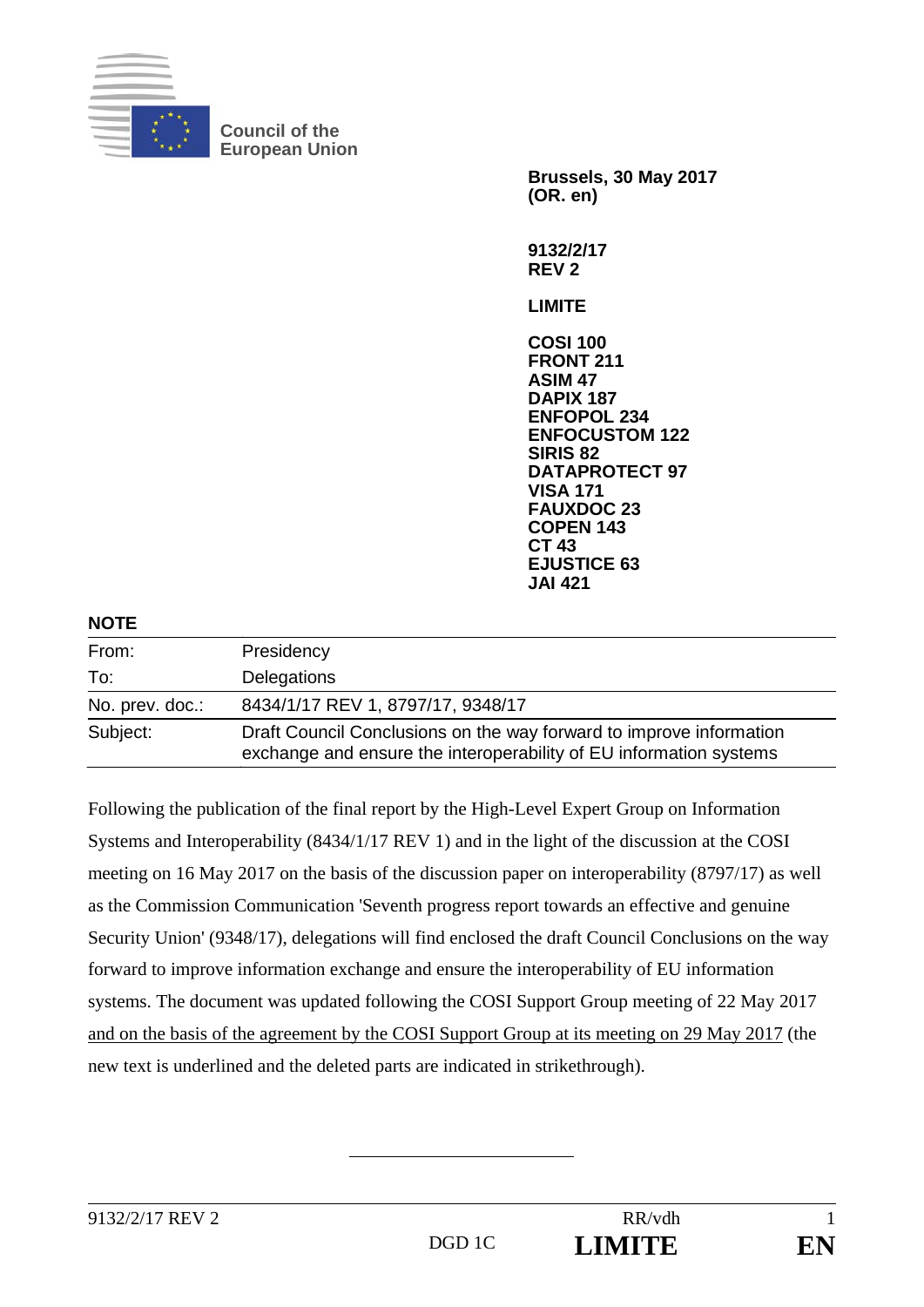## **ANNEX**

## **Draft Council Conclusions on the way forward to improve information exchange and ensure the interoperability of EU information systems**

## THE COUNCIL OF THE EUROPEAN UNION

CONVINCED that the Member States of the European Union can only provide security and protection for their people through a common effort, as only together do they have the relevant means and information, in particular as regards identifying those persons who enter the Area of Security, Freedom and Justice threatening common European values;

HAVING REGARD to the Renewed EU Internal Security Strategy of 16 June 2015**<sup>1</sup>** , stating that special attention should be given to European Union and Member State actions aimed at improving information exchange and accessibility, especially by ensuring the interoperability of different information systems and by encouraging the most appropriate choice of the relevant information exchange channel;

RECALLING that interoperability is a priority at the highest political level, as stated by the European Council in its Conclusions of 18 December 2015: 'The recent terrorist attacks demonstrate in particular the urgency of enhancing relevant information sharing, notably as regards (…) ensuring the interoperability of the relevant databases with regard to security checks';

RECALLING that the recent terrorist attacks and other criminal acts showed that the use of fraudulent identity information repeatedly played a key role in the perpetrators' *modus operandi;* 

 **1** 9798/15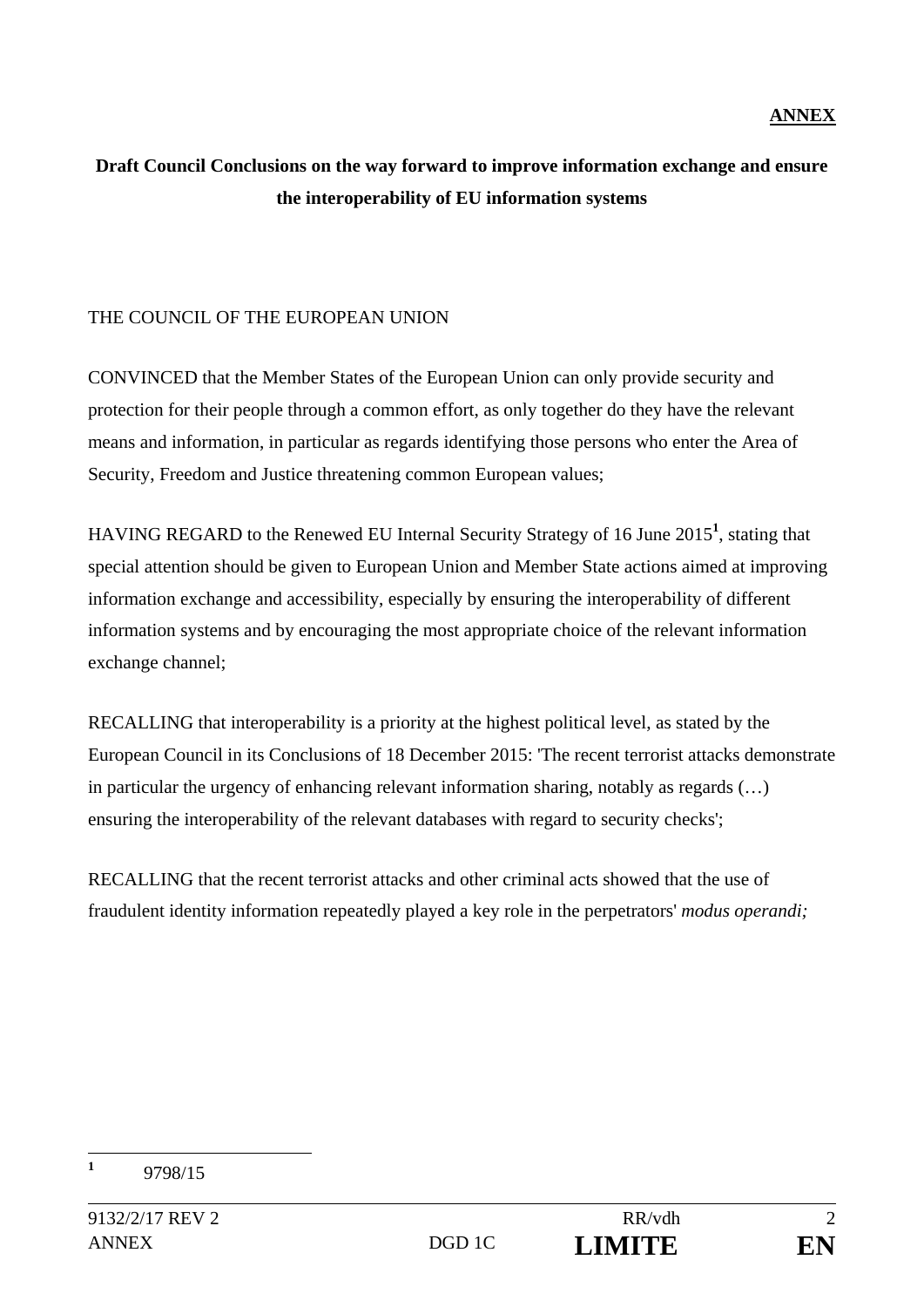BEARING IN MIND that the Commission in its Communication 'Stronger and Smarter Information Systems for Borders and Security' of 6 April 2016<sup>2</sup> listed the following shortcomings related to information systems: sub-optimal use of functionalities of existing information systems, gaps in the EU's architecture of data management, a complex landscape of differently governed information systems, and a fragmented architecture of data management for border control and security;

RECALLING that in the aforementioned Communication, the Commission announced the setting up of the High-Level Expert Group on Information Systems and Interoperability, tasked to address the legal, technical and operational aspects of the different options to achieve interoperability of information systems, including the necessity, technical feasibility and proportionality of available options and their data protection implications,

RECALLING that the Roadmap to enhance information exchange and information management including interoperability solutions in the Justice and Home Affairs area**<sup>3</sup>** , endorsed by the Council on 9-10 June 2016, includes an analysis of key challenges in relation to the EU information architecture in the JHA area and lists dedicated actions to address those challenges;

HAVING REGARD to the EU Decision (EU) 2015/2240 of the European Parliament and of the Council of 25 November 2015 establishing a programme on interoperability solutions and common frameworks for European public administrations, businesses and citizens (ISA2 programme) as a means for modernising the public sector**<sup>4</sup>** ;

CONVINCED that the interoperability of information systems is an area where the EU can make major progress and make a real difference for the benefit of all citizens and that a more integrated data management architecture is necessary in order to enhance both external border management and internal security in the EU by maximising the benefits of existing information systems, developing new and complementary actions to address existing gaps and improving the interoperability of information systems, as identified by the European Council and the Council;

 **2** 7644/16

**<sup>3</sup>** 9368/1/16 REV 1

**<sup>4</sup>** OJ L 318, 4.12.2015, p. 1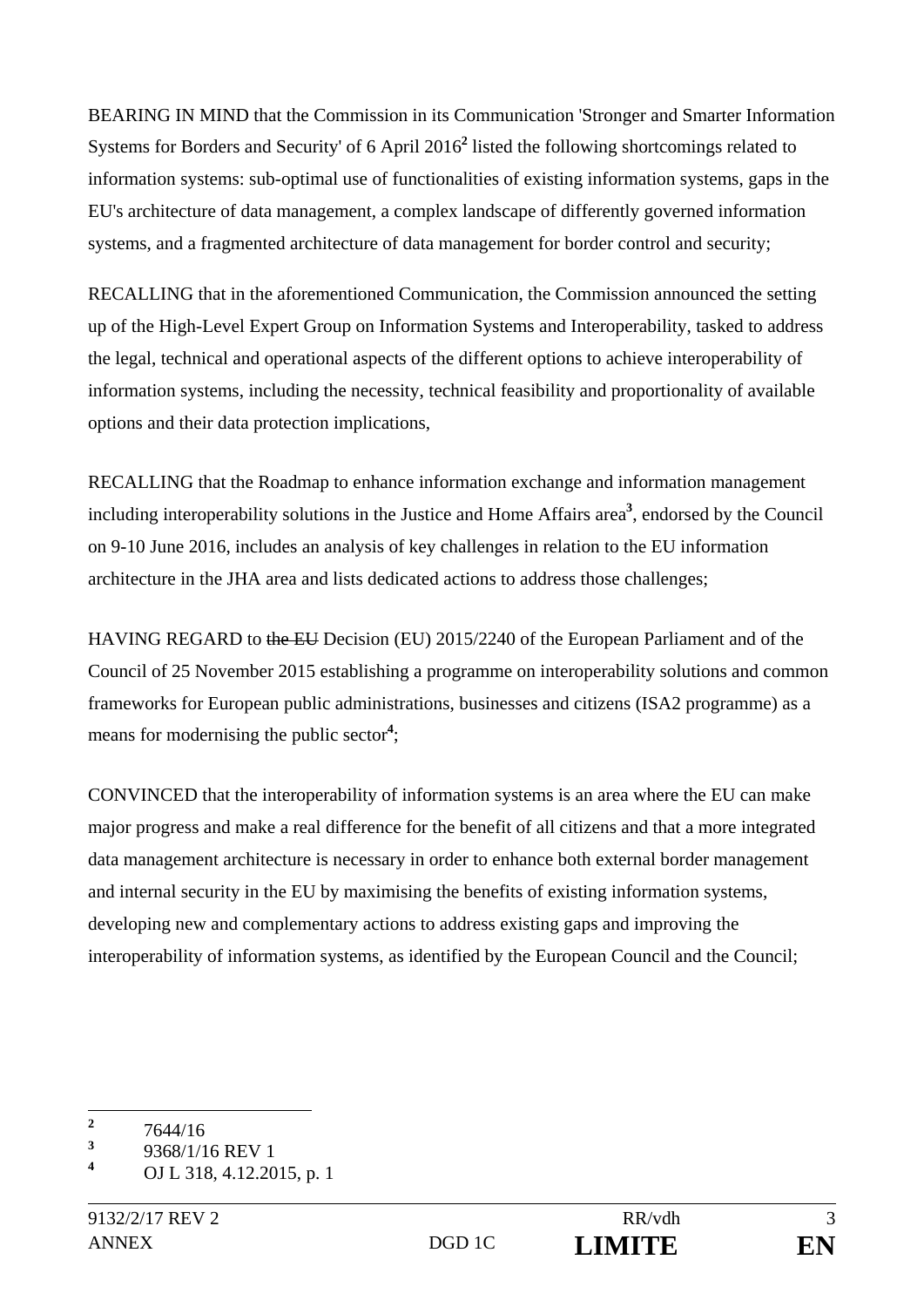AWARE THAT the quality of information shared and stored in EU databases is of utmost importance, and that the reliability of the stored data is indispensable in order to avoid the risk of mismatches and non-hits undermining the value of information systems;

CONSIDERING that access by Member State authorities competent for the prevention, detection and investigation of terrorist offences or of other serious criminal offences to EU information systems in the area of Justice and Home Affairs is of particular importance in terms of ensuring security at external borders, as well as internal security in all Member States, while also further contributing to maximising the value of such systems;

RECOGNISING that some of the current EU information systems are unevenly fed and consulted by Member States which prevents the full potential of those systems, in particular in the fight against serious crime and terrorism, from being exploited;

ACKNOWLEDGING that new information systems might also be needed in order to fill the current information gaps for border management and law enforcement, such as in relation to border crossings by EU citizens, or holders of long-stay visas, residence cards and residence permits;

CONVINCED that solutions ensuring the interoperability of European data information systems are essential to tackle terrorist, crime-related and migratory challenges that the Union is facing, in particular by ensuring that individuals whose alphanumeric and/or biometric data are known in one database are recognised when that data is compared with data in another database;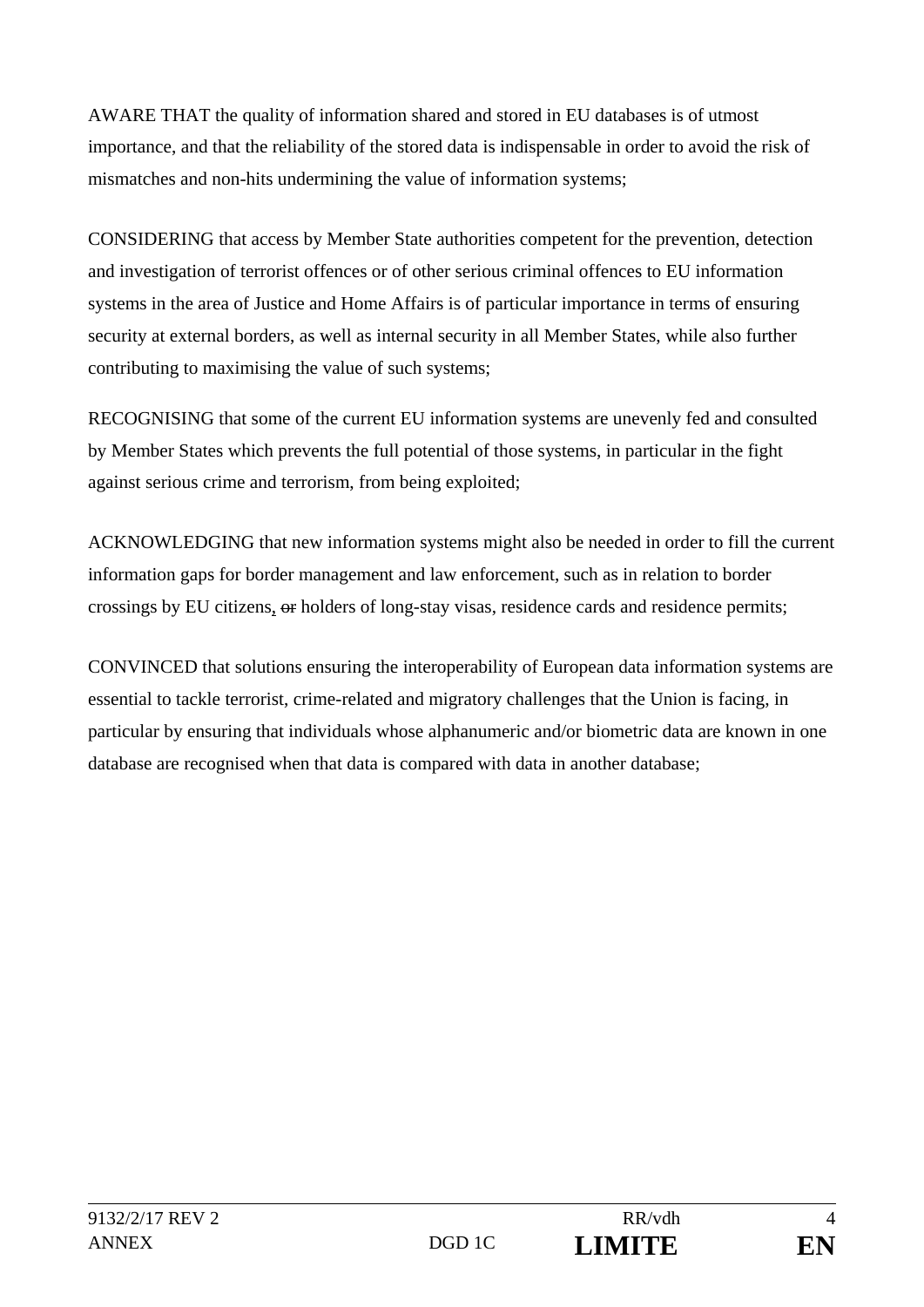RECALLING the Council Conclusions on Developing the EU Customs Union and its Governance**<sup>5</sup>** , the Council Conclusions on the Commission Action plan to strengthen the European response to travel document fraud<sup>6</sup>, the Council Conclusions on the sustainability of e-CODEX<sup>7</sup> and the Roadmap on e-CODEX<sup>8</sup>, and the Council Conclusions on improving criminal justice in cyberspace<sup>9</sup>, in relation to various information systems in the area of Justice and Home Affairs;

AWARE THAT the increased sharing of information and the implementation of interoperability solutions will require technical and human resources as well as financial means at the EU level and within Member States;

UNDERLINING that Member States, EU institutions and agencies have an obligation to respect fundamental rights, including in particular the right to privacy and the right to the protection of personal data;

## **HEREBY**

WELCOMES the final report by the High-Level Expert Group on Information Systems and Interoperability, including the statements by the EU Fundamental Rights Agency (FRA), the European Data Protection Supervisor (EDPS) and the EU Counter-Terrorism Coordinator (CTC) annexed to the report;

WELCOMES the finding by the EDPS, in the annex to the report, that the main obstacles to sustainable interoperability arise from the current legal basis of the information systems rather than merely from the data protection principles and that any solution should fully comply with data protection principles, in particular the principle of purpose limitation and user's access rights;

 **5** 7585/1/17 REV 1 [to be adopted on 23 May 2017]

**<sup>6</sup>** 7696/17, 15502/16

**<sup>7</sup>** 15774/14

**<sup>8</sup>** 14465/16

**<sup>9</sup>** 10007/16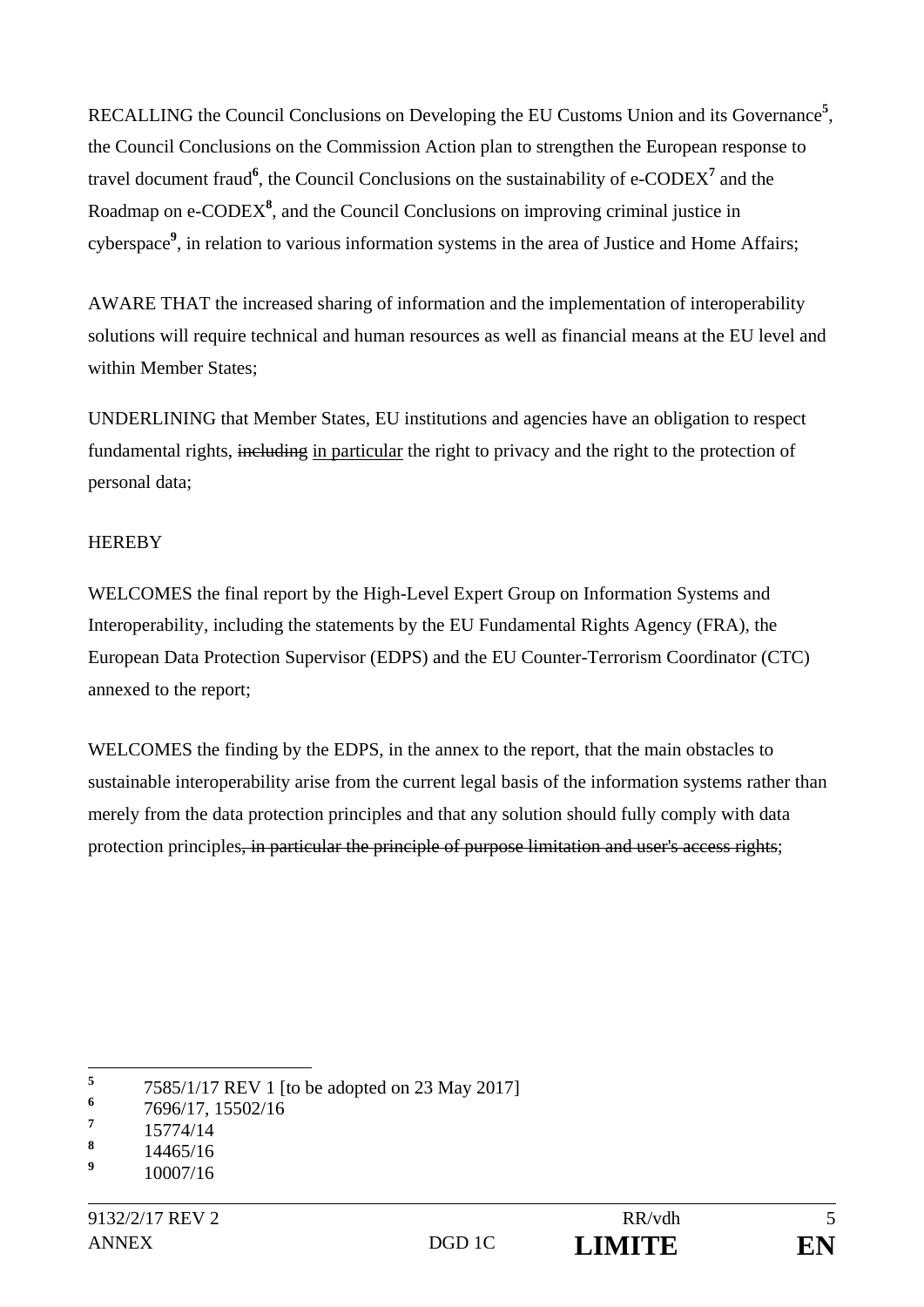WELCOMES the Commission's views and the proposed way forward to achieve the interoperability of information systems by 2020 on the basis of recommendations by the High-Level Expert Group, as set out in the Communication 'Seventh progress report towards an effective and genuine Security Union' of 16 May 2017**<sup>10</sup>**;

IS COMMITTED to follow up on the discussions of the High-Level Expert Group with an approach that takes into account the cross-sectoral nature of challenges in the fields of migration, borders and security in a dedicated Council forum, under strategic guidance and close monitoring by the Standing Committee on Operational Cooperation on Internal Security (COSI). Where relevant, the Strategic Committee on Immigration, Frontiers and Asylum (SCIFA) and the Coordinating Committee in the area of police and judicial cooperation in criminal matters (CATS) may be consulted;

CALLS ON the Member States, the Commission and the European Agency for the Operational Management of Large-Scale IT Systems in the Area of Freedom, Security and Justice (eu-LISA) to improve **the quality of data** in the EU information systems by implementing as far as possible the data quality roadmap**<sup>11</sup>** in the context of the fifth action list of the Renewed Information Management Strategy**<sup>12</sup>**, and to develop, together with European Union Agency for Law Enforcement Training (CEPOL), and, where relevant, in cooperation with the European Union Agency for Law Enforcement Cooperation (Europol) and the European Border and Coast Guard Agency (Frontex), the necessary training modules on data quality for staff responsible for feeding and monitoring the systems at national level;

 $10$  $\frac{10}{11}$  9348/17

 $\frac{11}{12}$  13301/1/16 REV 1

**<sup>12</sup>** 5307/2/17 REV 2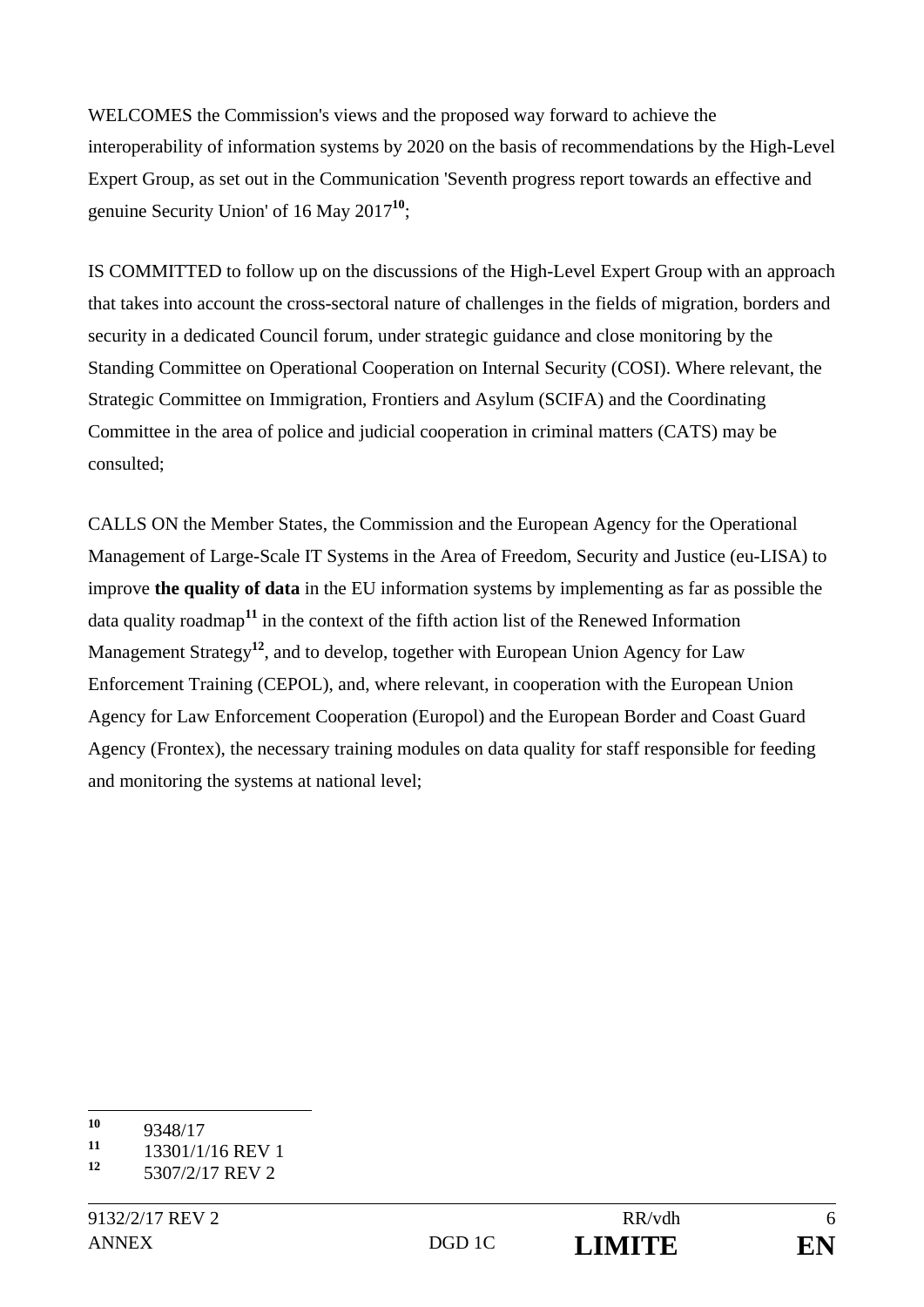INVITES the Commission, together with eu-LISA and in consultation with Member States, to establish – for all systems under the agency's operational responsibility – automated data quality control mechanisms and common data quality indicators, to work towards establishing a data warehouse with anonymised data, and, where necessary and appropriate, to present corresponding legislative proposals by the first quarter 2018;

CALLS ON the Commission, as regards **access to EU information systems in the area of Justice and Home Affairs by authorities competent for the prevention, detection and investigation of terrorist offences or of other serious criminal offences**, to explore options as proposed by the High-Level Expert Group for achieving greater simplification, consistency, effectiveness and attention to operational needs, and to make corresponding legislative proposals providing a necessary framework to facilitate such access in compliance with data protection principles, and present it for discussion at the Council in early 2018;

CALLS ON Member States, as regards **existing EU information systems**, to fully implement and apply the legislation on the Schengen Information System (SIS), the Visa Information System (VIS), the European Dactyloscopy (Eurodac) and Prüm Decisions, and to use these information systems and feed databases covered by those instruments in order to fully exploit their potential;

INVITES the Commission, Member States and eu-LISA, taking into consideration the findings of the High-Level Expert Group, to continue cooperating very closely on technical and operational improvements for the SIS, the VIS and Eurodac in order to continuously improve these the existing information systems and to maximise their use, as well as to maximise their added value for the competent authorities using them, in particular by establishing a central automated fingerprint identification system (AFIS) within SIS. A possible solution to allow the ad-hoc and reciprocal exchange of information between Member States whether they apply the Schengen acquis in full, not yet or partially or do not take part in it <del>non-Schengen Member States and Member States which</del> are partially using the instruments associated with Schengen, as envisaged in the Roadmap to enhance information exchange and information management including interoperability solutions in the Justice and Home Affairs area, should also be considered;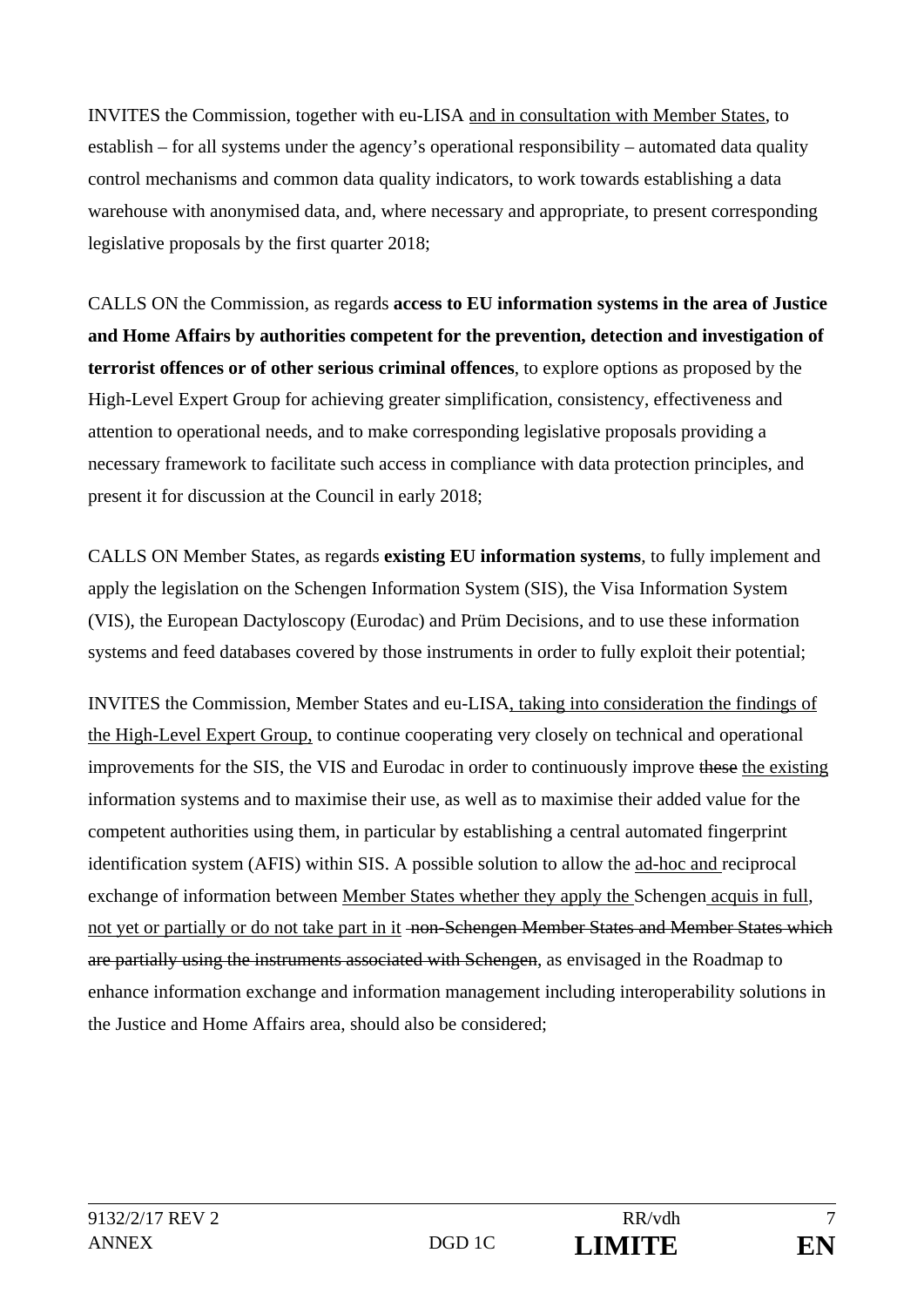CALLS on the co-legislators to seek a speedy and thorough finalisation of the negotiations on the legislative proposals for the improvement of the SIS and Eurodac;

INVITES the Commission, Europol and eu-LISA in consultation with Member States to explore and promote synergies between Europol data and other existing systems;

RECALLS the invitation in its Conclusions of 27 March 2017**<sup>13</sup>** to the Commission to take the necessary actions, including a legislative proposal establishing the system of False and Authentic Documents Online (FADO) on a more solid basis, while ensuring its continuity and development;

IS COMMITTED, as regards **new EU information systems**, to seek a swift agreement on the proposals to establish an Entry/Exit System (EES) and to establish the European Travel Information and Authorisation System (ETIAS) in line with the conclusions of the European Council of December 2016, the Conclusions of the President of the European Council of March 2017 and the Joint Declaration on the EU's legislative priorities;

INVITES the Commission to:

- present a supplementary legislative proposal on centralised ECRIS-TCN by the end of June 2017;
- present a discussion paper to investigate detailed options for a joint justice and home affairs approach to sharing criminal records proactively;
- explore as soon as possible, after discussions among the relevant stakeholders about the possible need for the systematic recording of border crossings of all EU citizens, the proportionality and feasibility of such systematic recording, for example, in a dedicated database, and present its findings for discussion by the Council by the first quarter 2018;

 $13$ **<sup>13</sup>** 7696/17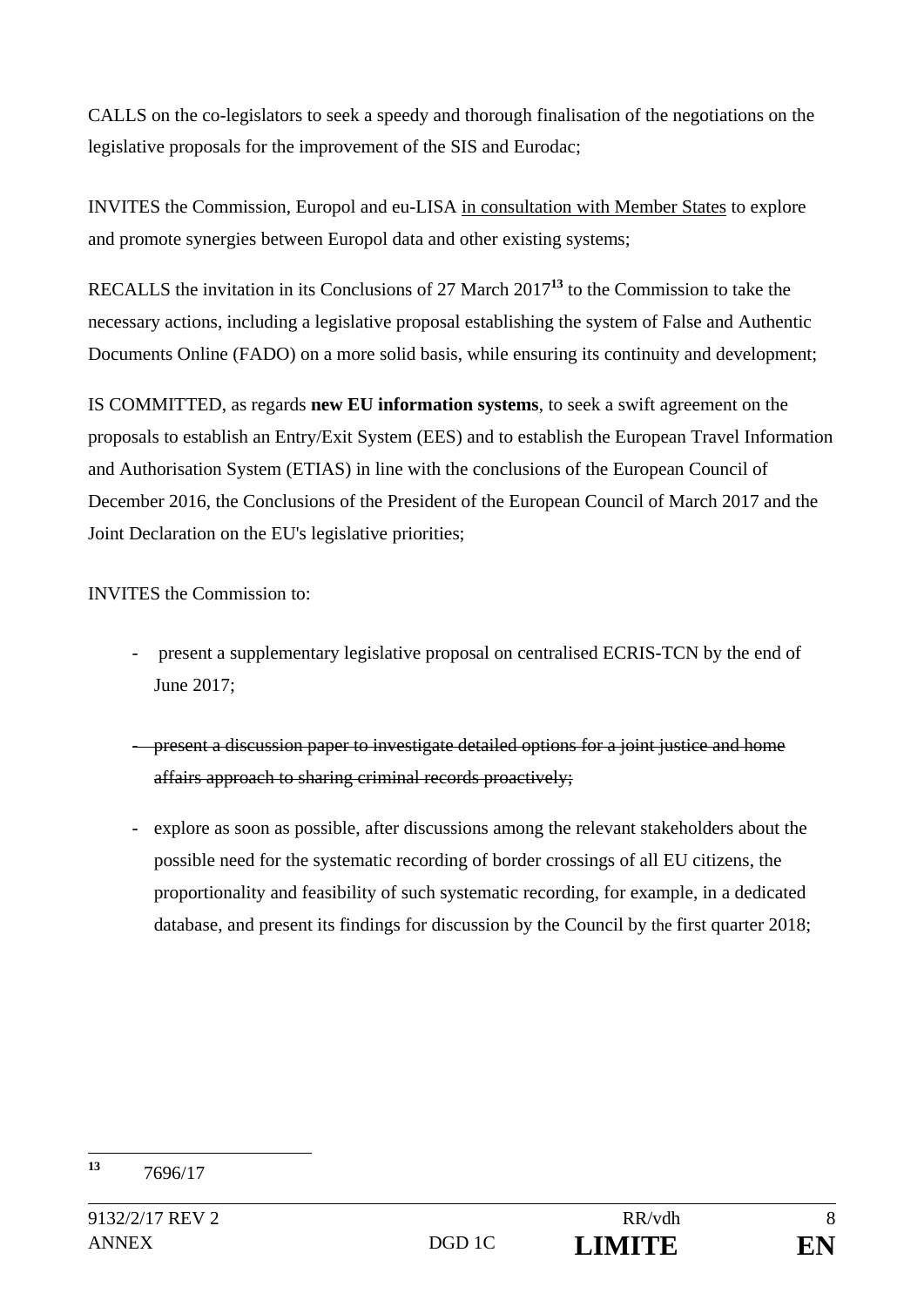- explore, together with Member States and with the technical support of eu-LISA, the feasibility of, possibilities for and alternatives to the targeted registration of achieved SIS hits, including the possible access by Europol thereto, and the improved availability of supplementary information contained in SIS forms, and present its findings for discussion by the Council by the first quarter 2018;
- undertake a feasibility study as a matter of priority for the establishment of a central EU repository containing information on long-stay visas, residence cards and residence permits, consider whether it is appropriate to include local border traffic permits in such a repository, and present its findings for discussion by the Council by the end 2017;

INVITES the Commission, as regards pursuing **the three dimensions of interoperability as proposed by the High-Level Expert Group,** together or in cooperation with eu-LISA, EDPS, FRA and other relevant stakeholders, where relevant and while ensuring the full compliance with the requirements of the Charter of Fundamental Rights and in particular the comprehensive framework for the protection of personal data in the EU, to:

- work towards creating a European search portal capable of searching in parallel all relevant EU systems in the areas of borders, security and asylum. The possibility of access to Europol data through the European search portal should also be examined together with Europol, and it should be explored, in consultation with Interpol, whether Interpol's databases could be accessed through a European search portal and, if so, which databases and under what conditions;
- explore the future implementation of a shared biometric matching service for all types of biometric data and analyse its use for the purpose of flagging the existence of biometric data from other systems, including the analysis, together with Europol, of how such a shared biometric matching service could also be used to cross-check Europol data;
- explore the future establishment of a common identity repository, including examining, together with Europol, the possibility of including Europol data in such repository;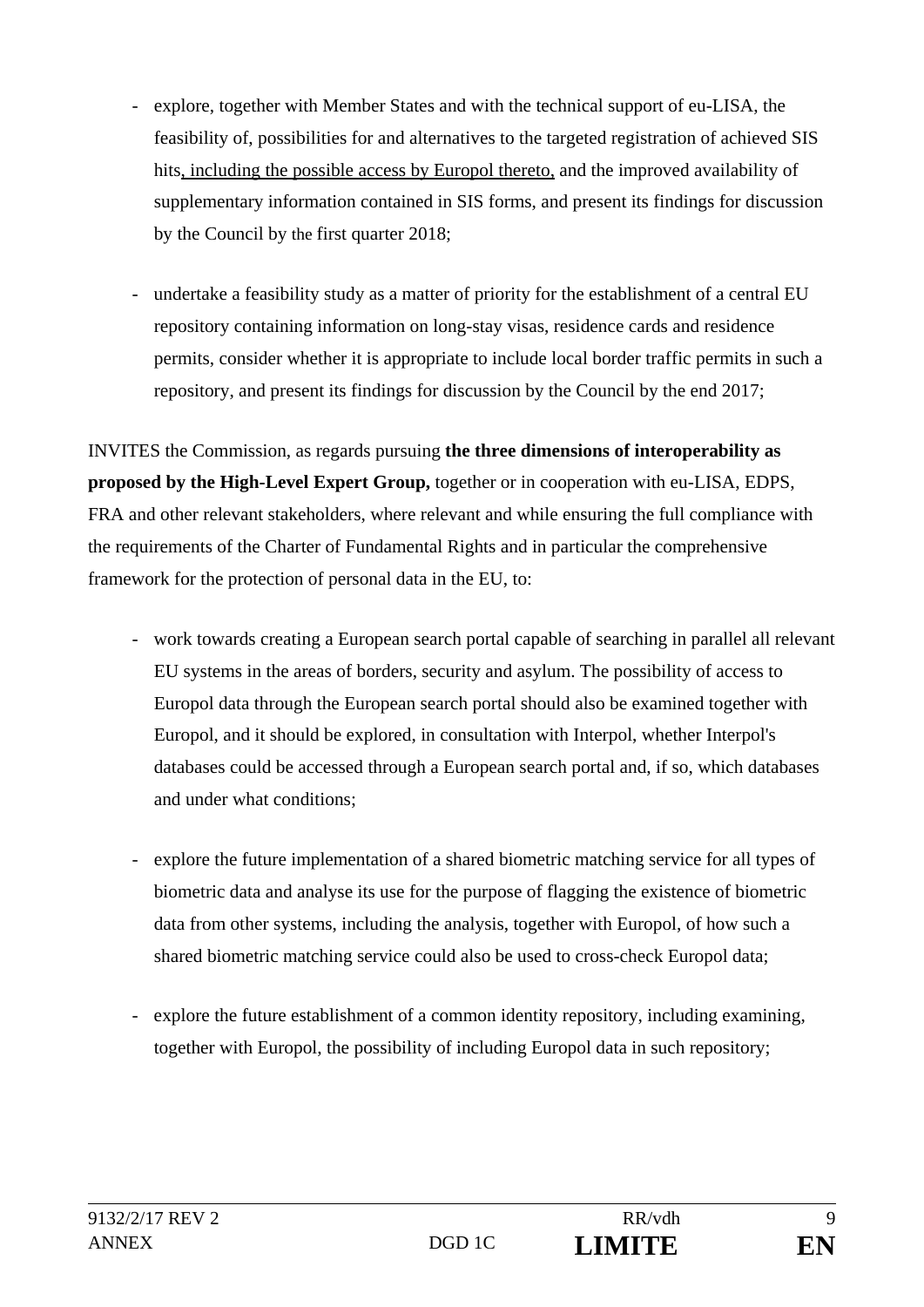- make legislative proposals as appropriate in line with the outcome of feasibility studies in early 2018, including a thorough impact assessment, in order to implement these interoperability solutions in practice by 2020;

INVITES the Commission, as regards **other aspects of interoperability and interoperability with other systems or information exchange mechanisms**, together or in cooperation with eu-LISA or other relevant stakeholders, such as national experts, to:

- consider, together with Member States, Europol, eu-LISA, Frontex and Interpol, ways to establish Universal Message Format (UMF) governance at EU level, allowing for a structured decision-making process and acting as a change management mechanism, taking into account the findings of the UMF-3 project in the context of the Renewed Information Management Strategy<sup>14</sup>, and present its findings for discussion by the Council in 2018;
- continue to develop the import control system and undertake a feasibility study to further explore the technical, operational and legal aspects of interoperability of the security and border management systems with customs systems, and present its findings for discussion by the Council by the end of 2018;
- undertake a feasibility study on a centralised mechanism for advance passenger information (API), including the need for a centralised router, enabling the interested Member States to have a one-stop-shop connectivity for airlines and providing API data to both national systems and central systems (EES/VIS, ETIAS), and present its findings for discussion by the Council by second quarter 2018;

 $14$ **<sup>14</sup>** 5307/2/17 REV 2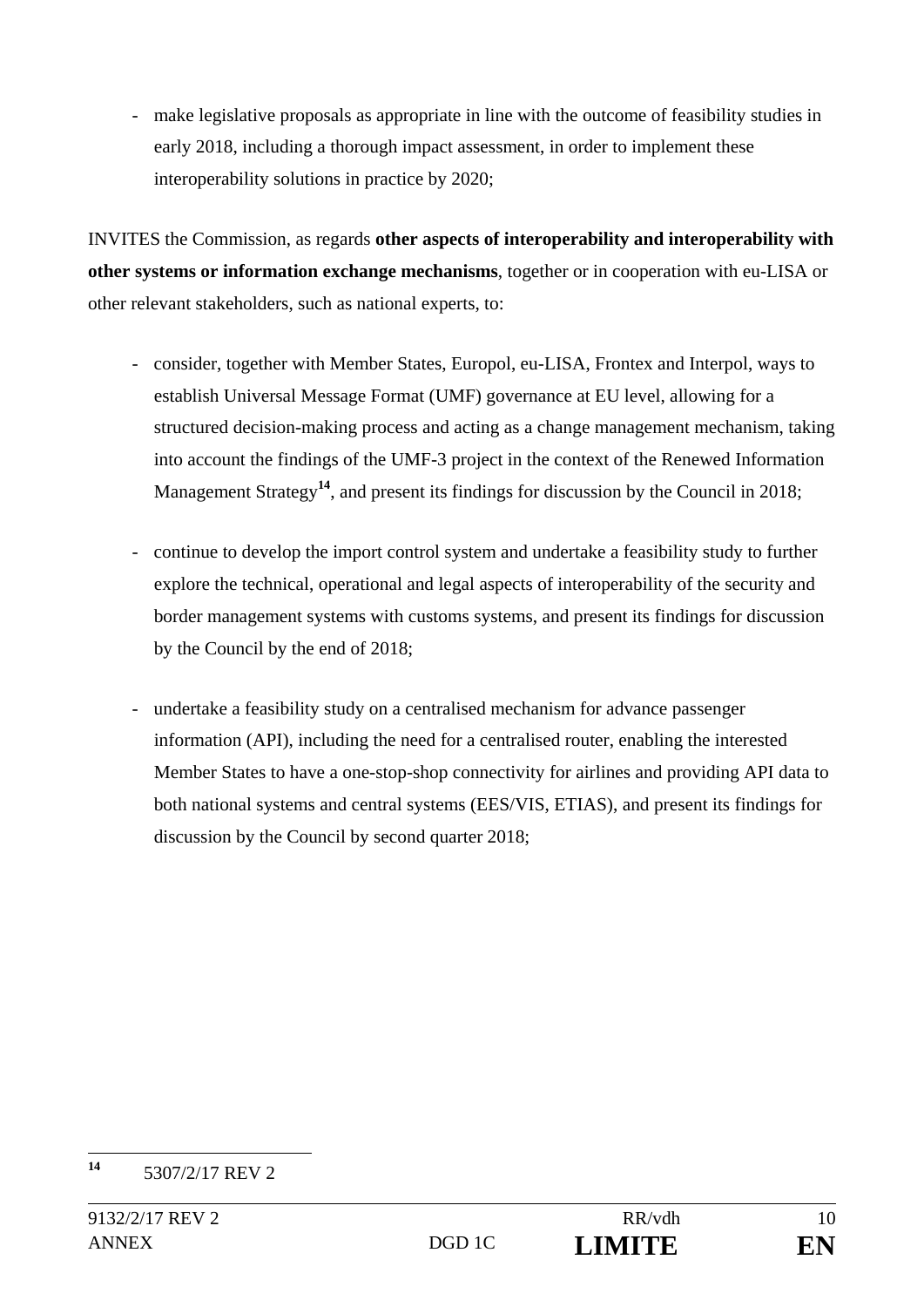- without prejudice to the need for the full implementation of the EU PNR Directive, consider extending the feasibility study for the implementation of a centralised API router and also analyse its use for passenger name records (PNR), enabling the interested Member States to have a one-stop-shop connectivity for airlines and providing PNR data to national systems once Member States have implemented the EU PNR Directive, and present its findings for discussion by the Council by the end 2018;

- strengthen the access of EU JHA agencies to various EU information systems according to their respective mandates, and ensure that agencies use their right of access to the fullest possible extent, while ensuring that data owned by a Member State is not shared without that Member State's consent;

INVITES Europol to continue its work on the project 'Querying Europol Systems' (QUEST), including in support of the development of national single-search interfaces, and ensure the facilitation of the roll-out to Member States by the end of 2018;

CONSIDERING that, in the context of **improving cross-border information exchange between judicial authorities**, pursuant to the Progress Report from the Commission Services following the Council Conclusions on improving criminal justice in cyberspace, the communication of requests for e-evidence and the responses thereto should be conducted, if appropriate, through e-CODEX, and the urgent need to establish a sustainable framework in terms of the full lifecycle of development and operational management of e-CODEX in the interest of participating authorities;

INVITES the Commission to present a proposal for ensuring the sustainability of e-CODEX, providing the necessary legal and technical arrangements enabling eu-LISA to ensure its maintenance and interoperability, so as to allow this agency to host e-CODEX solutions by the end of 2018;